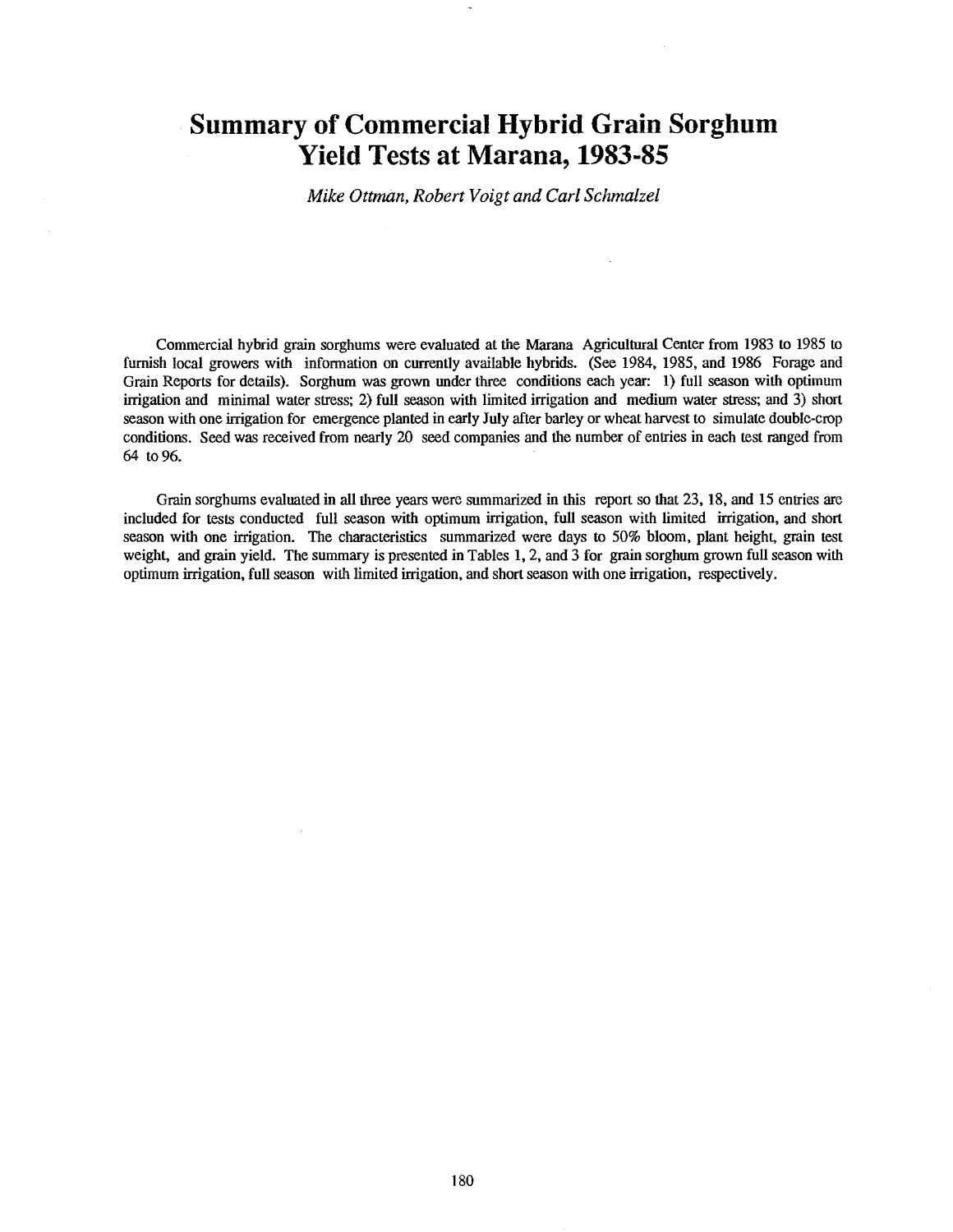| Entry                 | Days to<br>50% bloom | Plant<br>height | Test<br>weight | Grain<br>yield |                       |  |
|-----------------------|----------------------|-----------------|----------------|----------------|-----------------------|--|
|                       |                      | inches          | 1b/bu          | 1b/A           | 8 of RS 626           |  |
| ASGROW COLT           | 79                   | 52 <sup>°</sup> | 57.3           | 7830           | 140                   |  |
| ASGROW DOUBLE TX      | 70                   | 56              | 52.9           | 7300           | 131                   |  |
| ASGROW TOPAZ          | 71                   | 51              | 56.2           | 6540           | 117                   |  |
| DEKALB DK-59E         | 74                   | 51              | 54.2           | 6300           | 113                   |  |
| DEKALB DK-69          | 79                   | 54              | 55.0           | 6550           | 117                   |  |
| FUNKS G-522 DR        | 71                   | 49              | 54.5           | 6410           | 115                   |  |
| FUNKS G-1711          | 73                   | 51              | 56.9           | 6840           | 123                   |  |
| NORTHRUP KING NK 2660 | 71                   | 50              | 54.6           | 6320           | 113                   |  |
| NORTHRUP KING NK 2778 | 74                   | 53              | 55.3           | 6580           | 118                   |  |
| PIONEER 8300          | 71                   | 54              | 55.2           | 6690           | 120                   |  |
| PIONEER 8333          | 75                   | 49              | 54.1           | 5720           | 102                   |  |
| RS 626 (check)        | 60                   | 43              | 53.1           | 5580           | 100                   |  |
| RS 671 (check)        | 70                   | 50              | 54.7           | 5820           | 104                   |  |
| SEEDTEC WAC 692       | 72                   | 48              | 53.8           | $-5530$        | 99                    |  |
| SEEDTEC WAC 692G      | 74                   | 47              | 56.3           | 5760           | 103                   |  |
| SEEDTEC WAC 710 DR    | 70                   | 50              | 55.9           | 6000           | 107                   |  |
| SEEDTEC WAC 715 DR    | 71                   | 58              | 54.6           | 7480           | 134                   |  |
| SEEDTEC WAC 2003      | 64                   | 54              | 58.4           | 6650           | 119<br>$\mathbb{R}^2$ |  |
| STAUFFER S9750        | 73                   | 54              | 57.5           | 7050           | 126                   |  |
| TAYLOR-EVANS T-E Y-77 | 73                   | 52              | 57.9           | 7660           | 137                   |  |
| TRIUMPH TWO 60-D      | 71                   | 51              | 58.3           | 6480           | 116                   |  |
| TRIUMPH TWO 70-D      | 71                   | 50              | 57.2           | 6160           | 110                   |  |
| TRIUMPH TWO 80-D      | 73                   | 53              | 58.1           | 6800           | 122                   |  |
| LSD .05               | 2.6                  | 2.2             | 2.81           | 1274           |                       |  |
| .01<br>LSD            | 3.5                  | 2.9             | 3.75           | NS             |                       |  |
| CV<br>(3)             | 2.2                  | 2.6             | 3.1            | 11.9           |                       |  |

Table 1. A 3 -year summary of days to 50% bloom, plant height, grain test weight, and grain yield for hybrid grain sorghum entries grown <u>full season with optimum irrigation</u> at Marana, 1983-85.

l,

 $\ddot{\phantom{a}}$ 

 $\hat{\boldsymbol{\beta}}$ 

 $\bar{\bar{\nu}}$ 

 $\pm$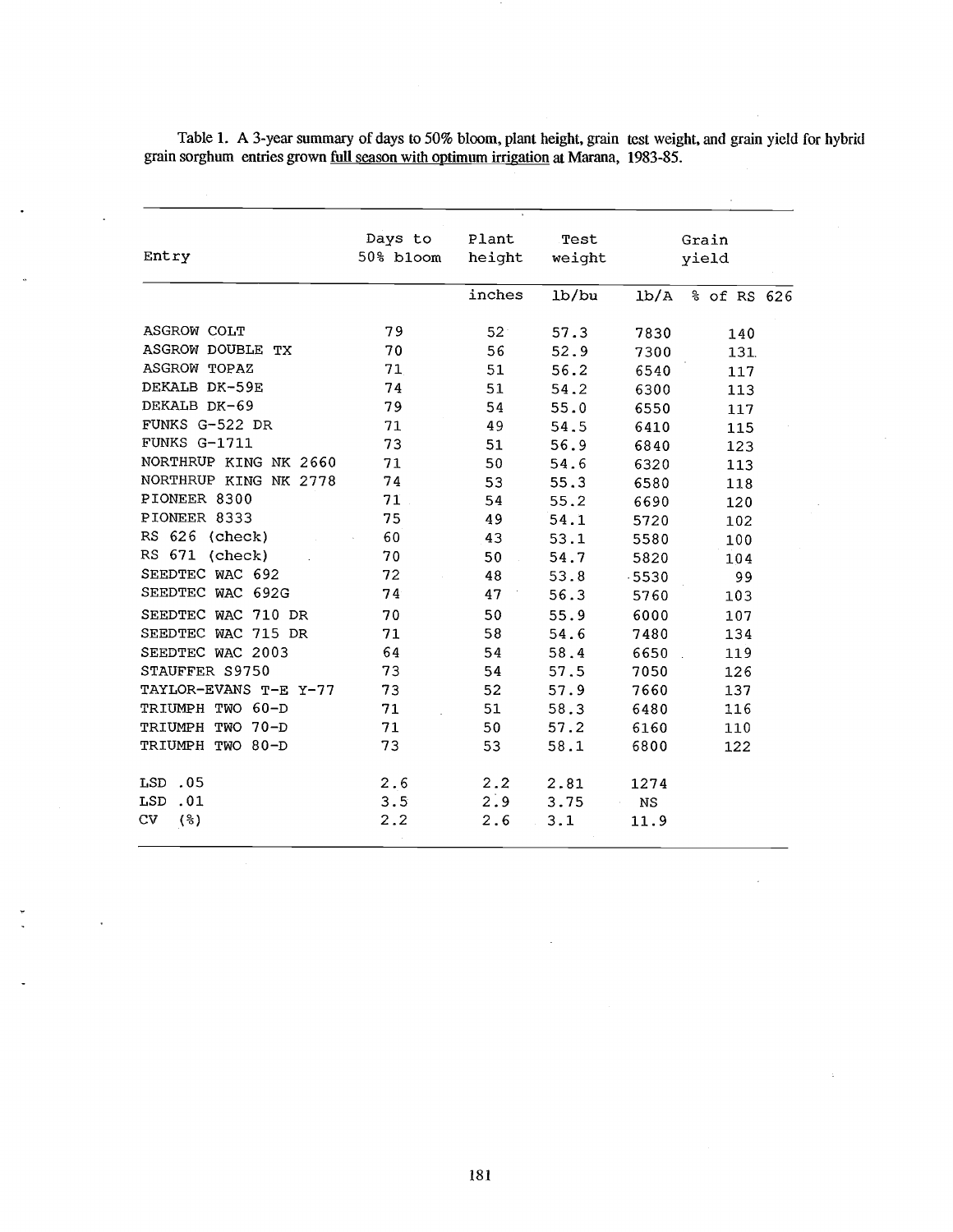Table 2. A 3 -year summary of days to 50% bloom, plant height, grain test weight, and grain yield for hybrid grain sorghum entries grown <u>full season with limited irrigation</u> at Marana, 1983-85.

l,

 $\bar{z}$ 

 $\alpha$  ,  $\beta$ 

| Entry                    | Days to<br>50% bloom | Plant<br>height | Test<br>weight |      | Grain<br>yield |
|--------------------------|----------------------|-----------------|----------------|------|----------------|
|                          |                      | inches          | 1b/bu          | 1b/A | % of RS 626    |
| <b>ASGROW TOPAZ</b>      | 72                   | 42              | 57.7           | 5650 | 135            |
| FUNKS G-1711             | 74                   | 46              | 58.0           | 5880 | 140            |
| GROAGRI GSA1212          | 76                   | 41              | 59.7           | 4950 | 118            |
| GROAGRI GSA1290          | 72 <sub>1</sub>      | 41              | 57.4           | 4930 | 118            |
| NC+ 165                  | 76                   | 50              | 57.4           | 5160 | 123            |
| NC+ 174                  | 75                   | 47              | 58.0           | 5540 | 132            |
| RS 610 (check)           | 61                   | 39              | 56.8           | 4060 | 97             |
| RS 626 (check)           | 61                   | 38              | 55.7           | 4200 | 100            |
| SEEDTEC WAC 652G         | 67                   | 46              | 56.8           | 4540 | 108            |
| SEEDTEC WAC 692          | 74                   | 39              | 53.7           | 4380 | 104            |
| SEEDTEC WAC 710DR        | 71                   | 42              | 55.4           | 5390 | 128            |
| STAUFFER S9750           | 74                   | 45              | 56.4           | 5960 | 142            |
| TAYLOR-EVANS T-E Y-101-G | 75                   | 40              | 56.6           | 4810 | 115            |
| TRIUMPH TWO 48YG         | 56                   | 32              | 57.7           | 3290 | 78             |
| TRIUMPH TWO 50YG         | 60                   | 35              | 56.9           | 3530 | 84             |
| TRIUMPH TWO 62YG         | 74                   | 39              | 54.3           | 4250 | 101            |
| TRIUMPH TWO 70D          | 72                   | 42              | 54.9           | 5530 | 132            |
| YOUNG, R.C. ORO G XTRA   | 75                   | 45              | 56.6           | 5910 | 141            |
| $LSD$ .05                | 3.4                  | 4.1             | <b>NS</b>      | 1137 |                |
| LSD<br>.01               | 4.6                  | 5.5             | <b>NS</b>      | 1527 |                |
| (8)<br>CV                | 2.9                  | 6.0             | 3.1            | 14.0 |                |